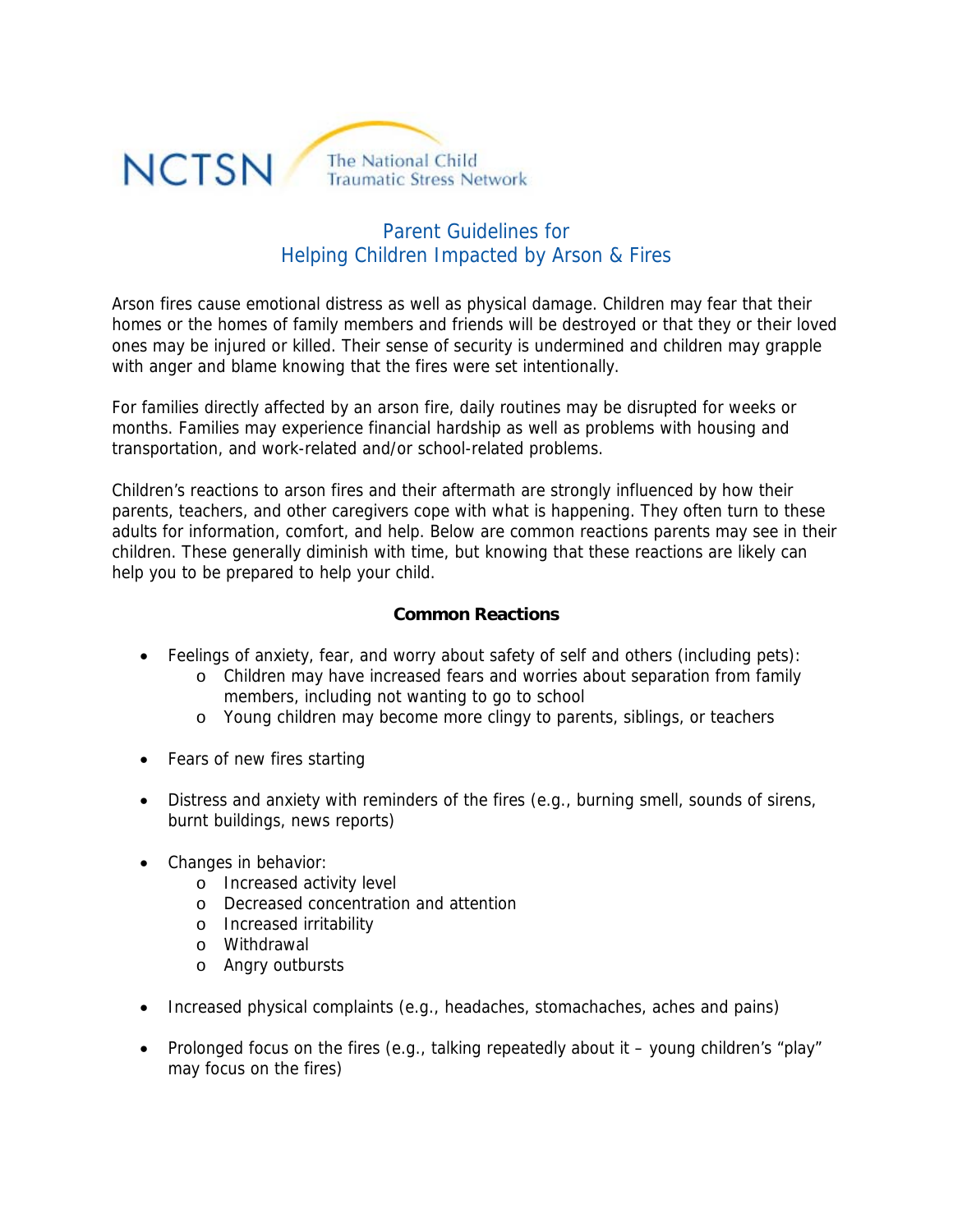- Changes in sleep and appetite
- Lack of interest in usual activities, including interest in playing with friends
- Changes in school performance
- Regressive behaviors in young children (e.g., baby talk, bedwetting, tantrums)
- Increased chance of high-risk behaviors in adolescents (e.g., drinking, substance abuse, self-injurious behaviors)

### **How Can I Help My Child?**

- Spend time talking with your child. This will let your child know that it is OK to ask questions and to express their concerns. Children may have questions on more than one occasion. Issues may need to be discussed more than one time. You should remain flexible and open to answering repeated and new questions and providing clarifications.
- You should answer questions briefly and honestly, but also ask your children for their opinions and ideas about what is discussed. For younger children, try to follow conversations about the fires with a favorite story or a family activity to help them feel more safe and calm.

### **Things I Can Do for Myself**

- Take care of yourself. Make sure you take good physical care of yourself, including eating well, sleeping well, and getting exercise.
- Listen to each other. Parents and other caregivers should provide support for each other during this time.
- Put off major decisions. Avoid making any unnecessary hasty major decisions during this stressful time.

## **Things I Can Do for My Child**

- Be a role model. Children will take cues of how to handle situations from their parents. Modeling calm behaviors will be important during this time.
- *Encourage your children*. Help children help take care of themselves by encouraging them to get appropriate rest, exercise, and diet. Be sure there is a balance of quiet and physical activities.
- Let your children know about family plans to keep them safe. For example, let children know about the home's smoke detectors and the family evacuation plan if a smoke detector goes off. This may need to be repeated many times.